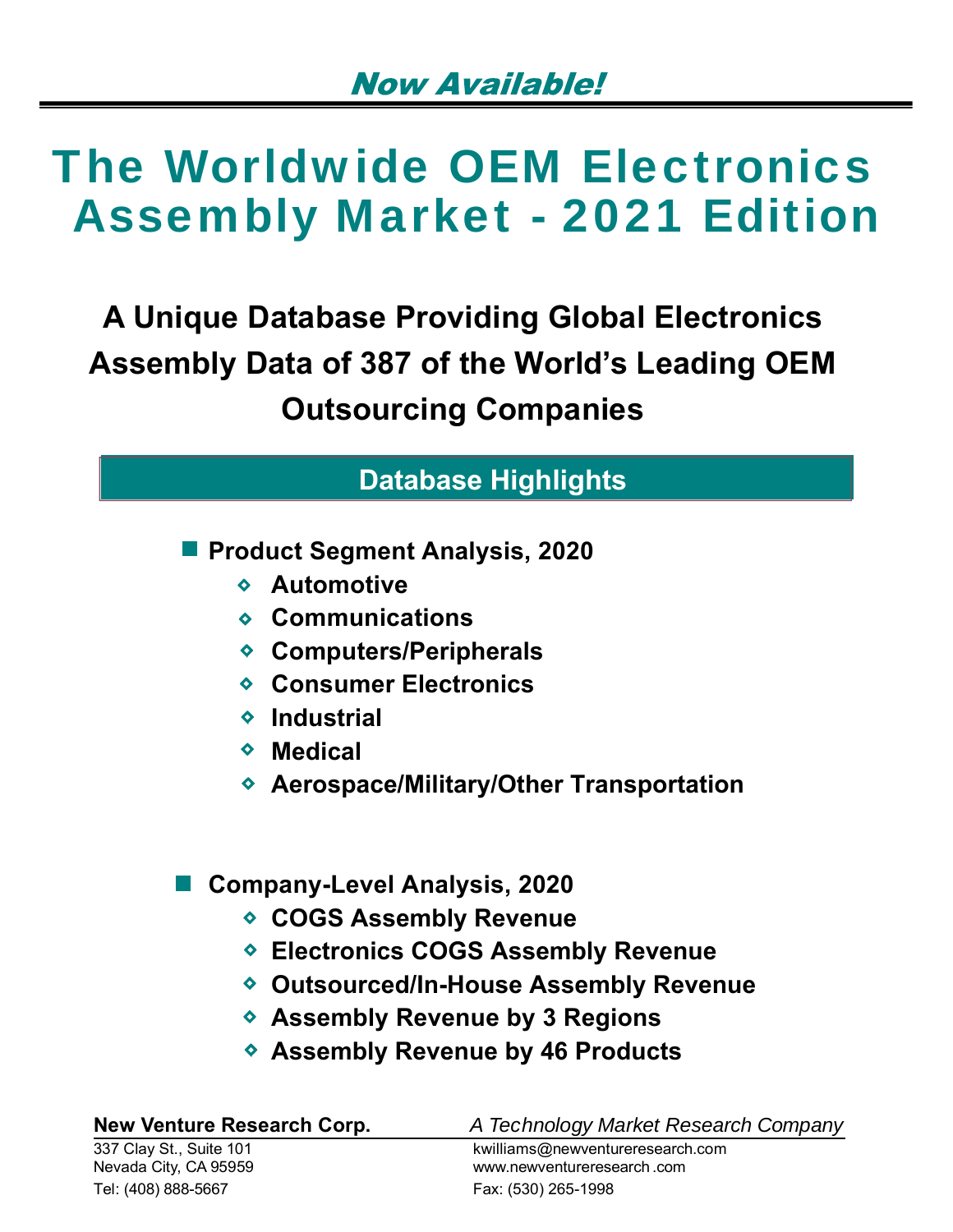### **Synopsis - 68 Page PP Discussion + 64 Excel Supporting Tables**

The worldwide electronics assembly market is substantial in size, approximately \$1.4 trillion dollars in terms of cost of goods sold (COGS) as of 2020. The market has been expanding rapidly but changing in composition both in terms of outsourcing partnerships with in-house manufacturing. Also, moves are being made annually with regard to the manufacturing country of origin based on total cost.



*New Venture Research (NVR)* has followed the electronics assembly industry for over 25 years with its research reports that focus on all aspects of this industry. **The Worldwide OEM Electronics Assembly Market - 2021 Edition** is a peerless database that analyzes the 2020 electronics assembly market on a worldwide basis. It is developed by studying 387 leading OEM electronics companies in 46 different product categories and their manufacturing activities in 3 different geographic regions. Moreover, the report examines the electronics assembly market by outsourced subcontractor versus in-house assembly by the OEM company.

The report segments the worldwide electronics assembly value into seven unique markets.

**Automotive Communications Computers/Peripherals Consumer Electronics Industrial Medical Aerospace/Military/Other Transportation**

The following production data is given for the leading OEMs within each product/market segment.

> **COGS Assembly Revenue Electronics COGS Assembly Revenue Outsourced/In-Housed Assembly Revenue Assembly Revenue by 3 Regions Assembly Revenue by 46 Products**

The leading OEMs for each segment are chosen not only for their size, but also for their leadership within their industry segment, growth potential, profitability, and inclination to outsource electronics assembly.

**The Worldwide OEM Electronics Assembly Market - 2021 Edition** will provide you with critical information you need on this significant market. The database/report is delivered by email as a singleuser Excel file and sells for \$3,995. An extra singleuser license is \$500 and a corporate license is \$1,500.

### **About the Author**

**Randall Sherman**, president of New Venture Research Corp., a California market research and business consulting firm focused on the EMS and OEM electronics manufacturing industries, serves as principal analyst for this database. Mr. Sherman has more than 25 years' experience in technology and business research. He began his career as a telecom systems engineer. He has held senior positions at various market research firms, including Creative Strategies and Frost and Sullivan. Mr. Sherman holds an MSEE from the University of Colorado and an MBA from the Edinburgh School of Business, Scotland.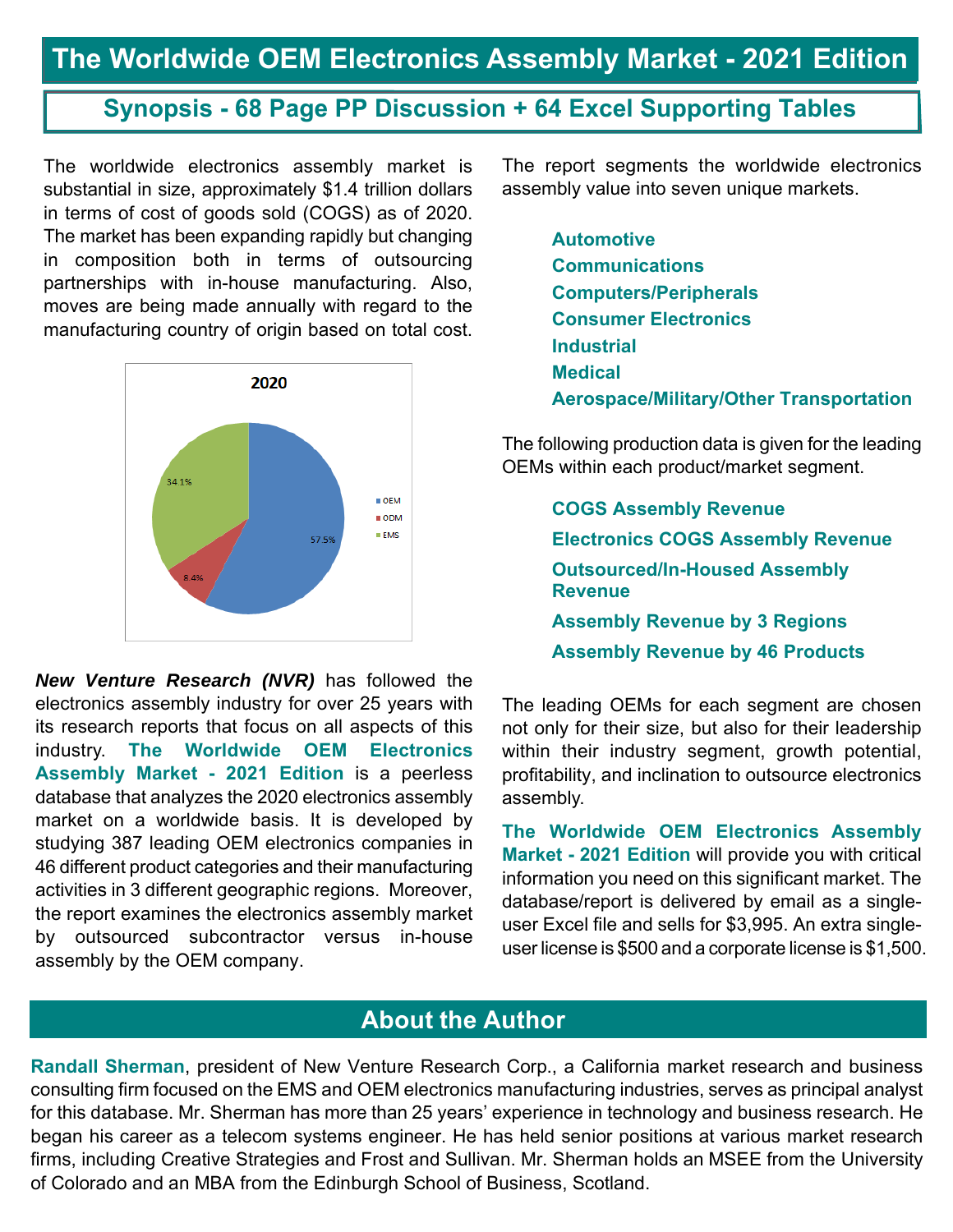### **Synopsis - 70 Page PP Discussion and Excel Supporting Tables**

#### **Worksheet 1: Automotive**

**Automotive Engine Controls Automotive Instruments Automotive Safety Automotive Entertainment Total Automotive Automotive Summary**

### **Worksheet 2: Communications**

**Mobile Phones Infrastructure Other Phones Enterprise LANs Wireless LANs DSL/Cable Modems PBX/Key Systems Carrier-Class Other Communications Total Communications Summary** 

#### **Worksheet 3: Computer/Peripherals**

**Notebooks Desktops Tablets Servers Workstations ESS Monitors Printers E-Readers Other Computer Total Computer Summary** 

### **Worksheet 4: Consumer Electronics**

**Digital TV MP3/4 Smart Home and AV Games**

 **Set-Top Boxes Digital Cameras DVD/DVR Camcorders Other Consumer Total Consumer Summary**

#### **Worksheet 5: Industrial**

**Process Control Test & Measurement Other Industrial Clean Energy Total Industrial Summary**

#### **Worksheet 6: Medical**

**Monitoring Therapeutic Diagnostics/Surgical Total Medical Summary** 

### **Worksheet 7: Aerospace/Military/Other Transportation**

**In-Flight Entertainment Navigation Systems Weapons C3 Systems Other Military Other Aerospace/Other Transportation Total Aerospace/Military/Other Transportation** 

#### **Worksheet 8: World Total**

**Total Production Assembly Value by Region EMS Assembly Value by Region In-House Assembly Value by Region Total Assembly Value by Market Segment/Product**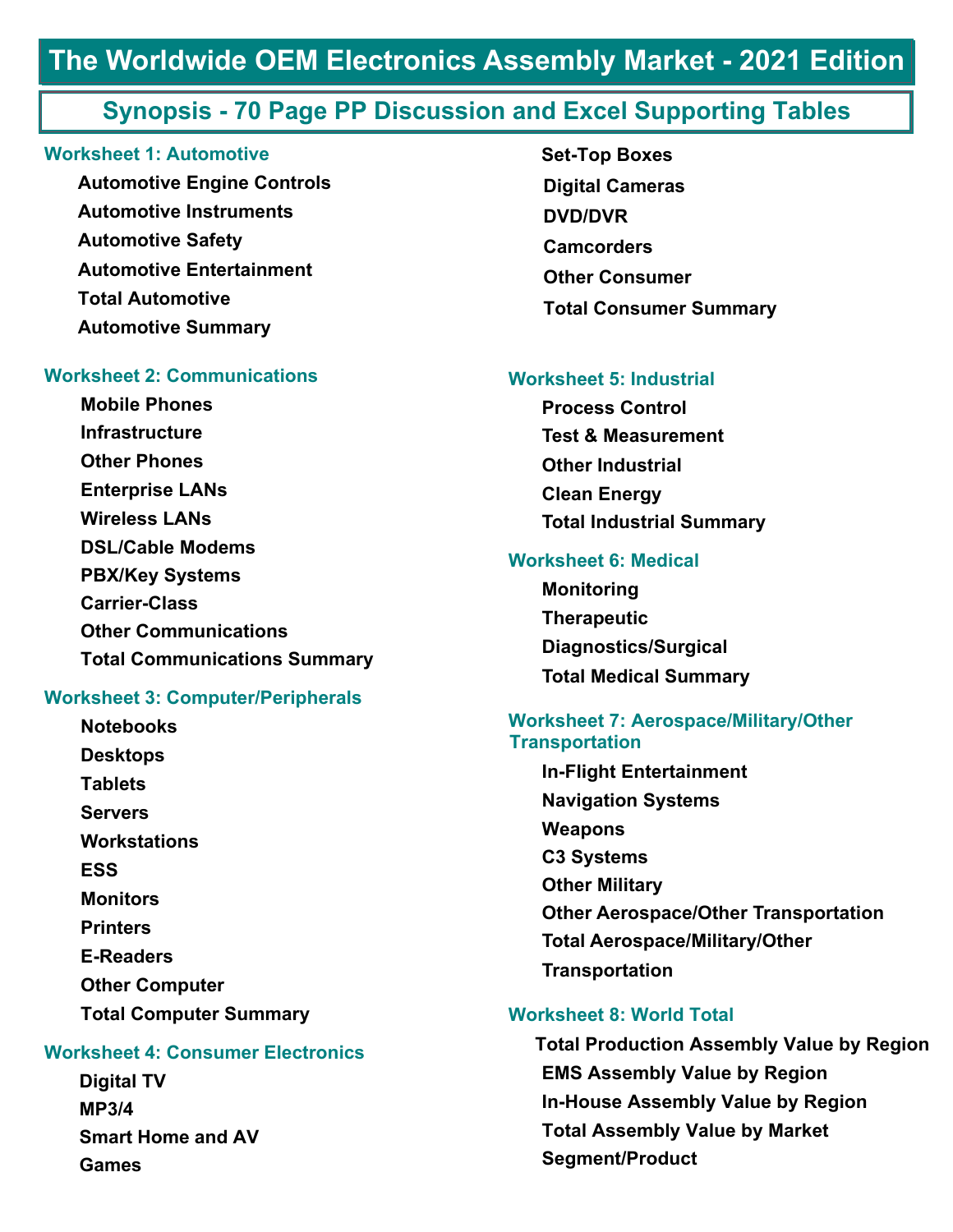### **List of Companies Profiled**

| <b>Automotive</b>        |
|--------------------------|
| Aisin Seiki              |
| <b>Alps Electric</b>     |
| Audi AG                  |
| AutoLiv                  |
| <b>BAIC Motor</b>        |
| BMW                      |
| BYD                      |
| Changan Motor            |
| Continental              |
| Daimler                  |
| Delphi (Borgwarner)      |
| Denso Corporation        |
| Dongfeng                 |
| Eaton                    |
| <b>FAW Group</b>         |
| <b>Fiat Chrysler</b>     |
| Geely Motor              |
| <b>General Motors</b>    |
| Guangzhou Auto           |
| Hella                    |
| Hitachi                  |
| <b>Honda Corporation</b> |
| Hyundai Motor            |
| Johnson Controls         |
| JVC Kenwood              |
| Kia Motors               |
| Magna International      |
| Mahindra                 |
| Maruti Suzuki            |
| Mazda Motors             |
| Mitsubishi Motors        |
| Navistar                 |
| Nissan                   |
| Panasonic                |
| Renault                  |
| Robert Bosch             |
| <b>SAIC Motor</b>        |
| <b>Tata Motors</b>       |
| Tesla                    |
| Valeo                    |
| Visteon                  |
| Volkswagen AG            |
| Volvo                    |

**Communications** Accton ADTRAN ADVA Allied Telesis Apple Arista Networks AsusTek Avaya BBK Electronics **Blackberry CEC**  China Electronics **Technology**  China SpaceSat Ciena Cisco Systems CommScope D-Link Datang Telecom Dell Technologies Ericsson Extreme Networks F5 Networks Fortinet Fujitsu Google Harmonic Harris Corp. Hewlett Packard Ent. Hikvision **HTC**  Huawei Infinera Juniper Networks Kyocera Lenovo LG Mobile Com Mitel Motorola Solutions **NEC**  Netgear Nokia Oyj Oki Electric

 Panasonic Mobile Comm Panda Electronics Poly Qorvo Quanta Computer Ribbon Communications Samsung Electronics Spirent TCL Electronics **Telent**  Toshiba Ubiquiti Networks UTStarcom Viavi Solutions Vtech Xiaomi **ZTE**  Ubiquiti Networks UTStarcom Viavi Solutions **Communications (continued) Computers/Peripherals** Acer Agfa-Gevaert Amazon Apple, Inc. AsusTek Tongfang Brother Industries Canon Cisco Founder Technology Compal Electronics Dell Technologies Delta Electronics Diebold Nixdorf EliteGroup Comp. Sys. Epson Founder **GigaByte** Fujitsu Inspur Google Great Wall

Hitachi Vantara

**Computers/Peripherals (continued) Consumer** HP, Inc. **HPF HTC**  Huawei IBM Intel Inventec Konica Minolta Lenovo Logitech **MicroStar**  MiTac NEC NetApp, Inc. **Oracle**  Pitney Bowes Positivo Informatica Qisda Quanta Computer Ricoh Samsung Electronics Sony Teradata Toshiba TPV Unisys Western Digital Xerox Zebra Technologies Acer Alibaba Amazon Amtran Apple Arcelik AU Optronics BOE Technology Bosch Group BOSE Casio Computer Changhong Cisco Systems Commscope

**Consumer (continued)** Compal Electronics Dolby Laboratories **EchoStar** Electrolux Fitbit Founder Funai Electric Garmin General Electric Google Haier Electronics Hisense Hitachi Humax JVC Kenwood Koninklijke Philips Konka Group LG Electronics Microsoft Midea Holding Mitsubishi Electric Nikon Nintendo **Olympus**  Panasonic Qisda Quanta Computer Roku Samsung **Skyworth** SmarDTV (Nagra) Sony Tatung TCL Electronics Technicolor TomTom Tongfang Toshiba TPV Trimble Navigation Whirlpool Yamaha

#### **Industrial**

**ARR**  Advantest Agilent ALSTOM Anritsu Applied Materials ASML Bharat Heavy **Electricals Caterpillar**  Cisco Systems CNH Industrial Coherent Cree Danaher Deere & Co. Diebold Eaton Ebara Corp. Electrolux Emerson Everi Holdings Fanuc Federal Signal First\_Solar Fuji Electric Fujitsu GE Industrial Gemalto (Thales) General Dynamics Haier **Halliburton**  Hanwha Q-Cells HiSilicon (Hauwei) Hitachi Honeywell Iberdrola IGT Illumina Ingersoll Rand Itron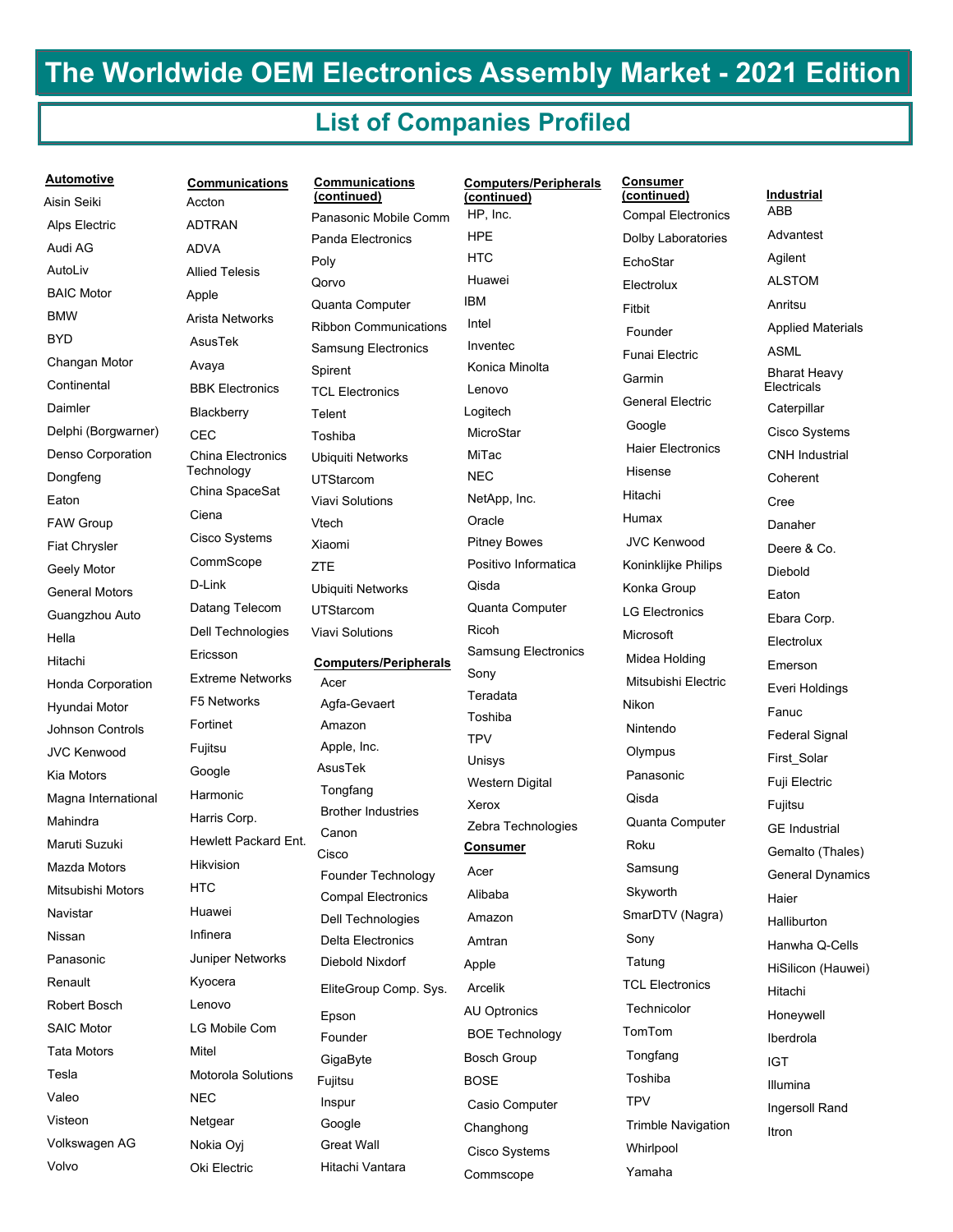## **List of Companies Profiled**

| Industrial (continued)            | Industrial (continued)                   | <b>Medical</b>              | <b>Medical (continued)</b>               | Aerospace/Other           | Aerospace/Other        |
|-----------------------------------|------------------------------------------|-----------------------------|------------------------------------------|---------------------------|------------------------|
| <b>ITT Corp.</b>                  | <b>Robert Bosch</b>                      | 3M Healthcare               | Johnson & Johnson                        | Airbus SE                 | (continued)            |
| JA Solar                          | <b>Rockwell Automation</b>               | <b>Abbott Labs</b>          | Konica Minolta                           | <b>AVIC International</b> | L3Harris               |
| <b>JEOL</b>                       | Rohde & Schwartz<br>Samsung              | Agilent                     | Masimo                                   |                           | Leonardo               |
| <b>JinkoSolar</b>                 |                                          |                             |                                          | <b>BAE Systems</b>        |                        |
| <b>Johnson Controls</b>           | Schlumberger Omnes                       | Amgen                       | Medtronic                                | Boeing                    | <b>Lockheed Martin</b> |
| Keysight                          | <b>Schneider Electric</b>                | AstraZeneca                 | <b>Mindray Medical</b>                   | <b>Boeing Defense</b>     | Lufthansa Systems      |
| Technologies<br><b>KLA-Tencor</b> | Shimadzu                                 | B. Braun                    | <b>Novartis</b>                          | <b>Bombardier</b>         |                        |
|                                   | Siemens AG                               | <b>Baxter International</b> | Omron                                    |                           | Mitsubishi             |
| Komatsu                           | Sinopec                                  | <b>Becton Dickinson</b>     |                                          | Chemring                  | Mitsui Engineering     |
| <b>KONE Ovi</b>                   | <b>SMIC</b>                              | Bio-Rad                     | Philips Healthcare                       | China Aerospace           |                        |
| Lam Research                      | <b>Smiths Group</b>                      |                             | Qiagen N.V.                              | China Electronics Corp.   | Northrop Grumman       |
| Lennox Intl.                      | <b>SPX Corporation</b><br>Sumitomo Heavy | <b>Boston Scientific</b>    | ResMed                                   |                           | Orbital UAV            |
| <b>LG Electronics</b>             | Industries                               | Carl Zeiss Meditec          | Roche                                    | Dassault Aviation         |                        |
| LONGi                             | SunPower                                 | CONMED                      |                                          | Embraer                   | Raytheon               |
| <b>Mettler Toledo</b>             | Teradyne, Inc.                           | Danaher                     | Siemens Healthcare                       | <b>General Dynamics</b>   | Saab                   |
| Mitsubishi Electric               | Textron, Inc.                            | DaVita Healthcare           | Smith & Nephew                           | <b>General Electric</b>   |                        |
| <b>MKS Instruments</b>            | <b>Thermo Fisher</b><br>Scientific       |                             | <b>Smiths Group</b>                      |                           | <b>SAFRAN</b>          |
| <b>MTS Systems</b>                | ThyssenKrupp AG                          | Dentsply Sirona             | Stryker                                  | Gogo LLC                  | SpaceX                 |
| <b>National Instruments</b>       | <b>Tokyo Electron</b>                    | Dragerwerk                  |                                          | Gulfstream Aerospace      |                        |
| <b>NCR</b>                        | Toshiba                                  |                             | Edwards Lifesciences Sun Pharmaceuticals | Hindustan Aerospace       | Suzuki Motor           |
| <b>NEC</b>                        | <b>Trina Solar</b>                       | Fresenius                   | Terumo                                   |                           | Teledyne               |
| Nichia                            | UTC (Raytheon                            | Fujitsu                     | <b>Thermo Fisher</b>                     | Honda Motor               | Textron                |
| Omron                             | Technologies)                            | <b>GE Healthcare</b>        | Toshiba                                  | Honeywell                 |                        |
| Orsted A/S                        | <b>Vestas Wind</b>                       |                             |                                          | Israel Aerospace          | <b>Thales</b>          |
| <b>OSRAM Licht</b>                | <b>Waters Corporation</b>                | Hitachi                     | <b>Varian Medical</b>                    |                           | Yamaha                 |
| Panasonic Lighting                | <b>Whirlpool Corporation</b>             | Hologic                     | <b>Zimmer Biomet</b>                     | Kawasaki                  |                        |
| Parker-Hannifin                   | Yingli Solar                             |                             |                                          |                           |                        |

### **Published July 2021 - 70 Page PP Discussion and Excel Tables**

| <b>Order Form</b><br><b>Payment Method</b><br>Name<br>Title<br>Please charge: Visa MasterCard American Express<br>\$3,995<br>The Worldwide OEM Electronics Assembly Market - 2021 Edition (2020 database)<br><b>Extra Single-User Licenses (\$500 each); Corporate License (\$1500)</b><br>Returns: No return privileges. International Orders: Must be prepaid;<br>please contact us for payment arrangements.<br><b>New Venture Research Corp.</b> |              |  |  |  |  |
|------------------------------------------------------------------------------------------------------------------------------------------------------------------------------------------------------------------------------------------------------------------------------------------------------------------------------------------------------------------------------------------------------------------------------------------------------|--------------|--|--|--|--|
|                                                                                                                                                                                                                                                                                                                                                                                                                                                      |              |  |  |  |  |
| 337 Clay St., Suite 101<br>Nevada City, CA 95959                                                                                                                                                                                                                                                                                                                                                                                                     |              |  |  |  |  |
| Tel: (408) 888-5667 Fax: (530) 265-1998<br>www.newventureresearch.com; kwilliams@newventureresearch.com                                                                                                                                                                                                                                                                                                                                              | <b>TOTAL</b> |  |  |  |  |

PerkinElmer

Yokogawa Electric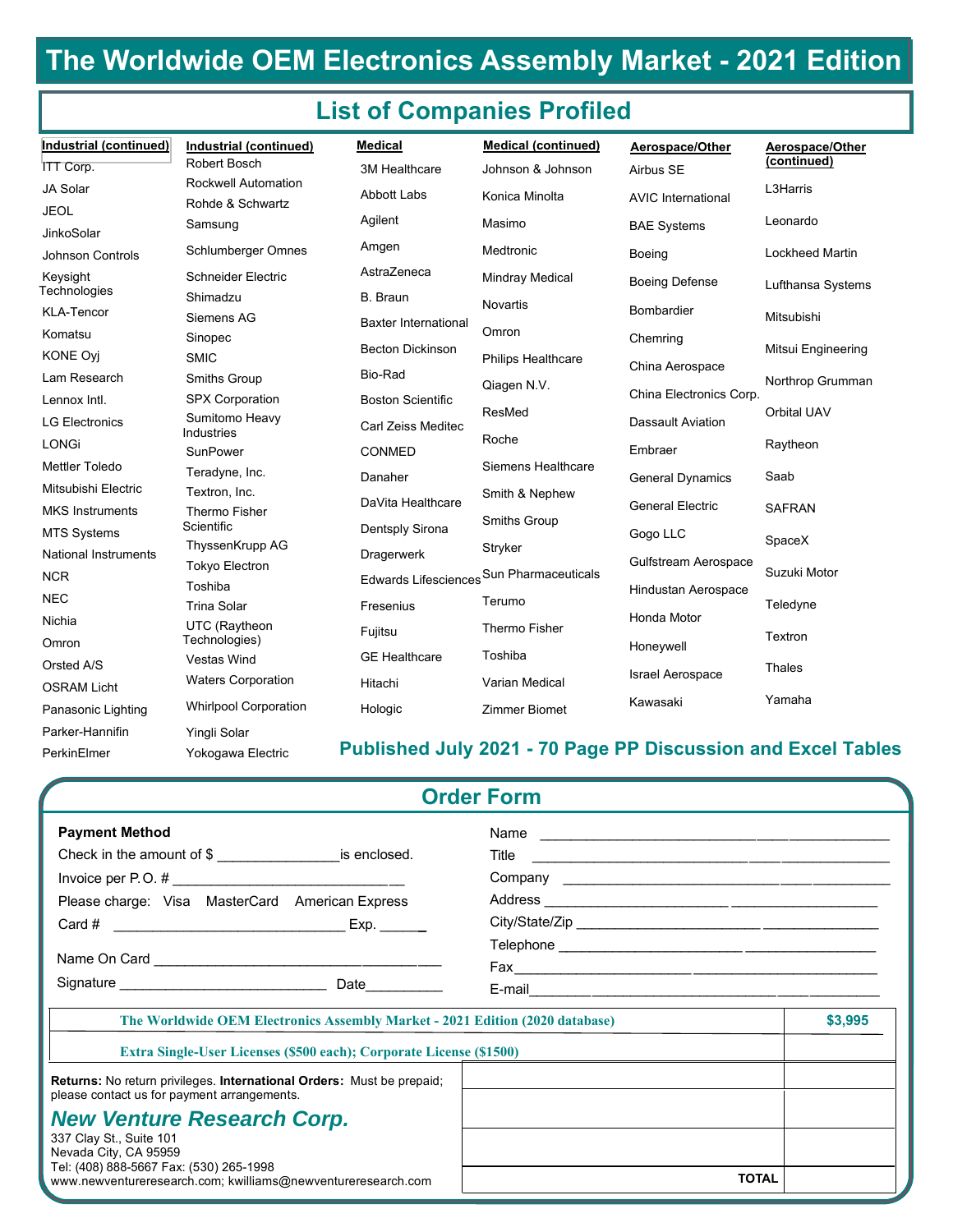### **Sample of Industry Analysis, Automotive Entertainment Systems, 2020**

The following tables illustrate the report side of this product of which the Excel database is the primary source. Examples of product/industry results by product category are provided along with key trend analyses by market sector by leading OEM company. In addition, a worldwide OEM industry forecast is provided by individual product category and industry sector which take into account competing products and technologies.

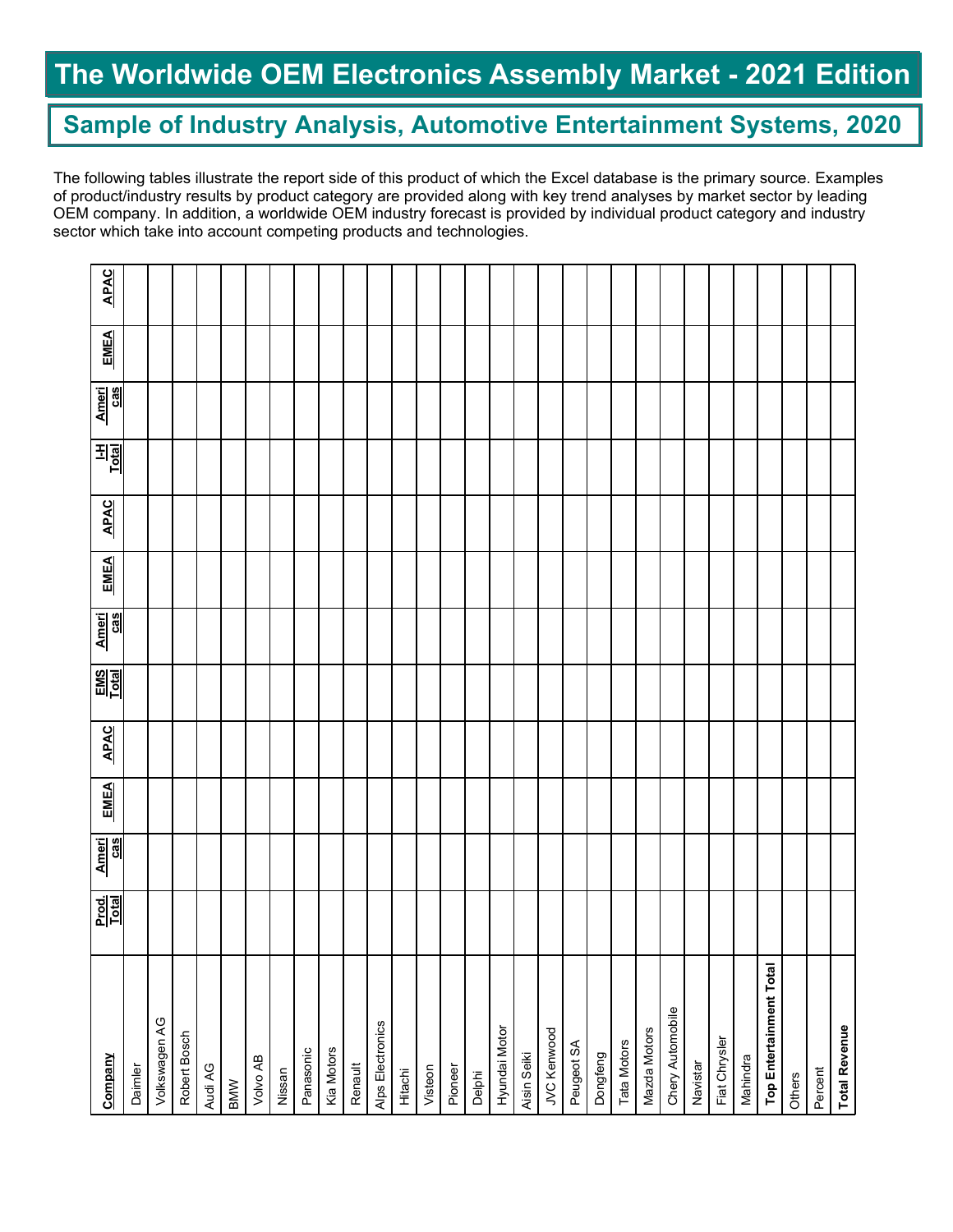**Sample of Industry Analysis, Communications Mobile Phones, 2020**

| Company                       | Prod. Cell | Ameri<br>Cas | <b>EMEA</b> | <b>APAC</b> | EMS Cell | Ameri<br>cas | <b>EMEA</b> | <b>APAC</b> | <u>내 Cell</u><br>쓰 | Ameri<br>cas | <b>EMEA</b> | <b>APAC</b> |
|-------------------------------|------------|--------------|-------------|-------------|----------|--------------|-------------|-------------|--------------------|--------------|-------------|-------------|
| Samsung Electronics           |            |              |             |             |          |              |             |             |                    |              |             |             |
| Apple Computer                |            |              |             |             |          |              |             |             |                    |              |             |             |
| Xiaomi                        |            |              |             |             |          |              |             |             |                    |              |             |             |
| Huawei                        |            |              |             |             |          |              |             |             |                    |              |             |             |
| LG Mobile Com                 |            |              |             |             |          |              |             |             |                    |              |             |             |
| Lenovo                        |            |              |             |             |          |              |             |             |                    |              |             |             |
| Panda Electronics             |            |              |             |             |          |              |             |             |                    |              |             |             |
| <b>TOL</b>                    |            |              |             |             |          |              |             |             |                    |              |             |             |
| Sony Mobile<br>Communications |            |              |             |             |          |              |             |             |                    |              |             |             |
| Toshiba                       |            |              |             |             |          |              |             |             |                    |              |             |             |
| ZTE                           |            |              |             |             |          |              |             |             |                    |              |             |             |
| Quanta Computer               |            |              |             |             |          |              |             |             |                    |              |             |             |
| НLC                           |            |              |             |             |          |              |             |             |                    |              |             |             |
| Sanyo Electronics             |            |              |             |             |          |              |             |             |                    |              |             |             |
| Oppo                          |            |              |             |             |          |              |             |             |                    |              |             |             |
| Vivo                          |            |              |             |             |          |              |             |             |                    |              |             |             |
| Panasonic Mobile<br>Comm      |            |              |             |             |          |              |             |             |                    |              |             |             |
| NEC                           |            |              |             |             |          |              |             |             |                    |              |             |             |
| AsusTek                       |            |              |             |             |          |              |             |             |                    |              |             |             |
| Blackberry                    |            |              |             |             |          |              |             |             |                    |              |             |             |
| Fujitsu                       |            |              |             |             |          |              |             |             |                    |              |             |             |
| Kyocera                       |            |              |             |             |          |              |             |             |                    |              |             |             |
| China SpaceSat                |            |              |             |             |          |              |             |             |                    |              |             |             |
| Top Cell Phone Total          |            |              |             |             |          |              |             |             |                    |              |             |             |
| Others                        |            |              |             |             |          |              |             |             |                    |              |             |             |
| <b>Total Revenue</b>          |            |              |             |             |          |              |             |             |                    |              |             |             |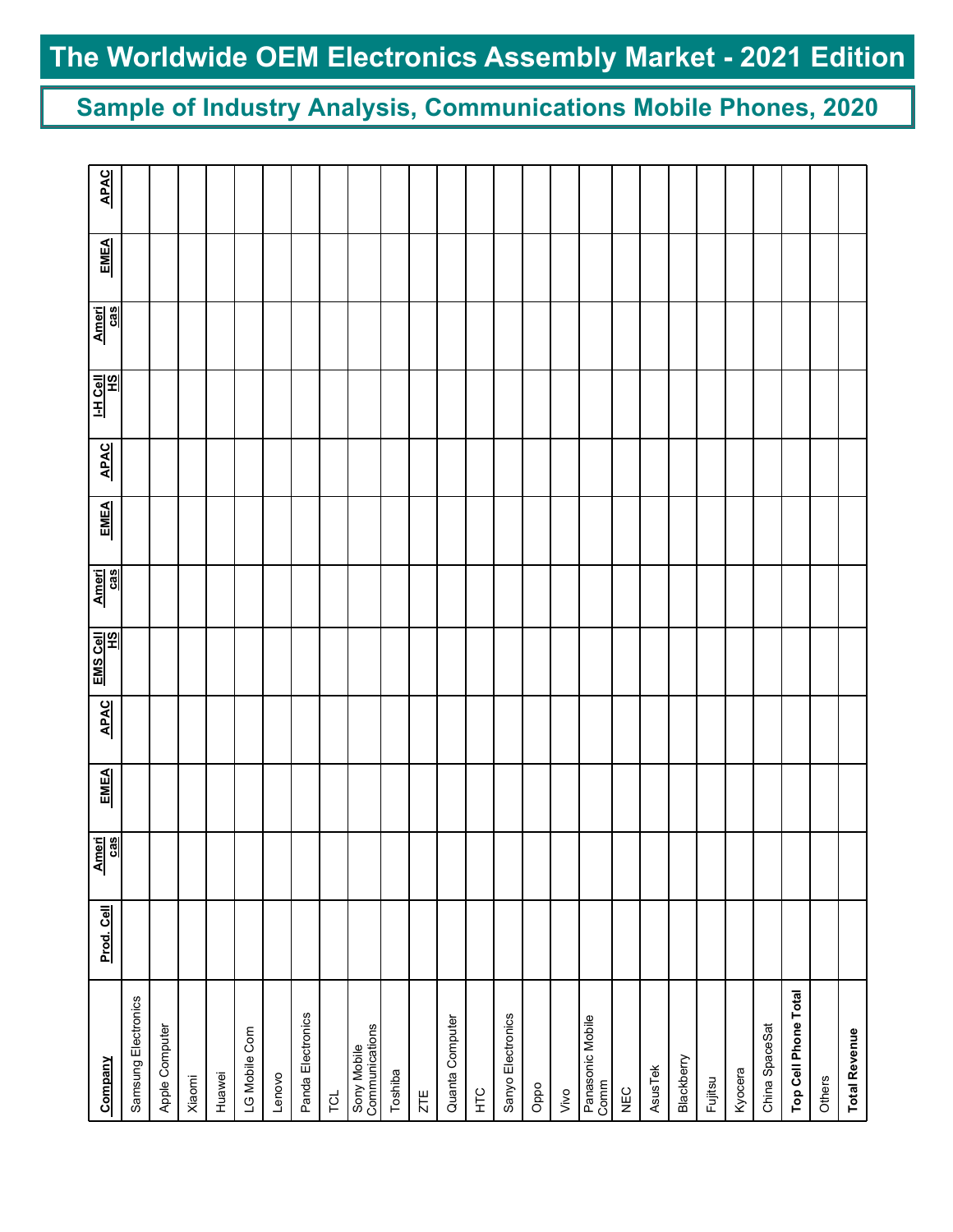## **Sample of Industry Analysis, Computer Servers, 2020**

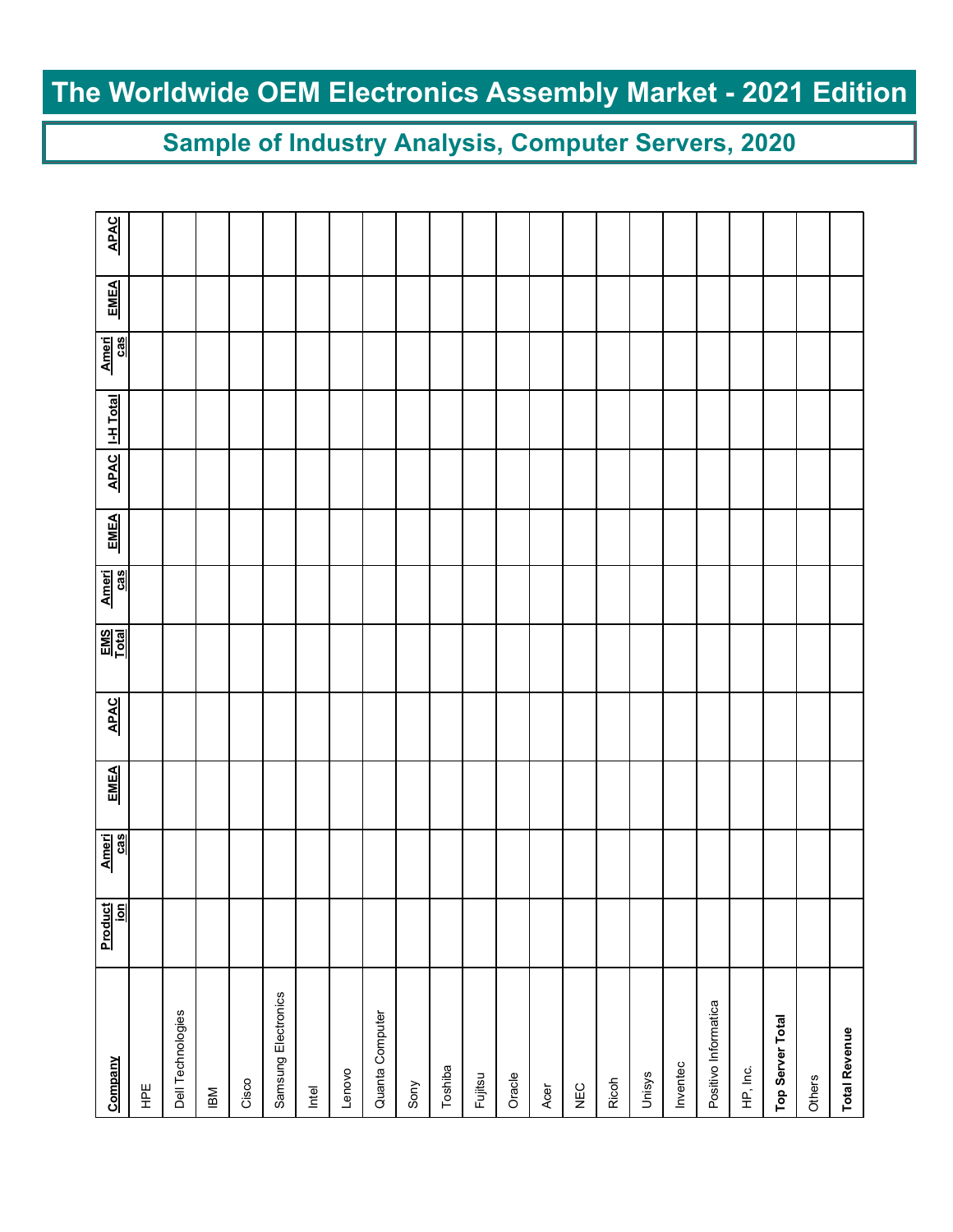**Sample of Industry Analysis, Consumer Digital TVs, 2020**

| Company              | Prod.<br><u>Total</u> | <b>Americas</b> | <b>EMEA</b> | <b>APAC</b> | $\frac{EMS}{Lcal}$ | Ameri<br>Cas | <b>EMEA</b> | <b>APAC</b> | <b>I-H</b> Total | Ameri<br>cas | EMEA | <b>APAC</b> |
|----------------------|-----------------------|-----------------|-------------|-------------|--------------------|--------------|-------------|-------------|------------------|--------------|------|-------------|
| Sony                 |                       |                 |             |             |                    |              |             |             |                  |              |      |             |
| LG Electronics       |                       |                 |             |             |                    |              |             |             |                  |              |      |             |
| Quanta Computer      |                       |                 |             |             |                    |              |             |             |                  |              |      |             |
| Foxconn              |                       |                 |             |             |                    |              |             |             |                  |              |      |             |
| Midea Holding        |                       |                 |             |             |                    |              |             |             |                  |              |      |             |
| $\geq$               |                       |                 |             |             |                    |              |             |             |                  |              |      |             |
| Panasonic            |                       |                 |             |             |                    |              |             |             |                  |              |      |             |
| Mitsubishi Electric  |                       |                 |             |             |                    |              |             |             |                  |              |      |             |
| Samsung              |                       |                 |             |             |                    |              |             |             |                  |              |      |             |
| TCL Corporation      |                       |                 |             |             |                    |              |             |             |                  |              |      |             |
| Compal Electronics   |                       |                 |             |             |                    |              |             |             |                  |              |      |             |
| AU Optronics         |                       |                 |             |             |                    |              |             |             |                  |              |      |             |
| Qisda                |                       |                 |             |             |                    |              |             |             |                  |              |      |             |
| Changhong            |                       |                 |             |             |                    |              |             |             |                  |              |      |             |
| Hitachi              |                       |                 |             |             |                    |              |             |             |                  |              |      |             |
| Toshiba              |                       |                 |             |             |                    |              |             |             |                  |              |      |             |
| Konka Group          |                       |                 |             |             |                    |              |             |             |                  |              |      |             |
| Tatung               |                       |                 |             |             |                    |              |             |             |                  |              |      |             |
| Hisense              |                       |                 |             |             |                    |              |             |             |                  |              |      |             |
| Acer                 |                       |                 |             |             |                    |              |             |             |                  |              |      |             |
| Daewoo               |                       |                 |             |             |                    |              |             |             |                  |              |      |             |
| Funai Electric       |                       |                 |             |             |                    |              |             |             |                  |              |      |             |
| Amtran               |                       |                 |             |             |                    |              |             |             |                  |              |      |             |
| Haier Electronics    |                       |                 |             |             |                    |              |             |             |                  |              |      |             |
| Vestel               |                       |                 |             |             |                    |              |             |             |                  |              |      |             |
| Top Digital TV Total |                       |                 |             |             |                    |              |             |             |                  |              |      |             |
| Others               |                       |                 |             |             |                    |              |             |             |                  |              |      |             |
| <b>Total Revenue</b> |                       |                 |             |             |                    |              |             |             |                  |              |      |             |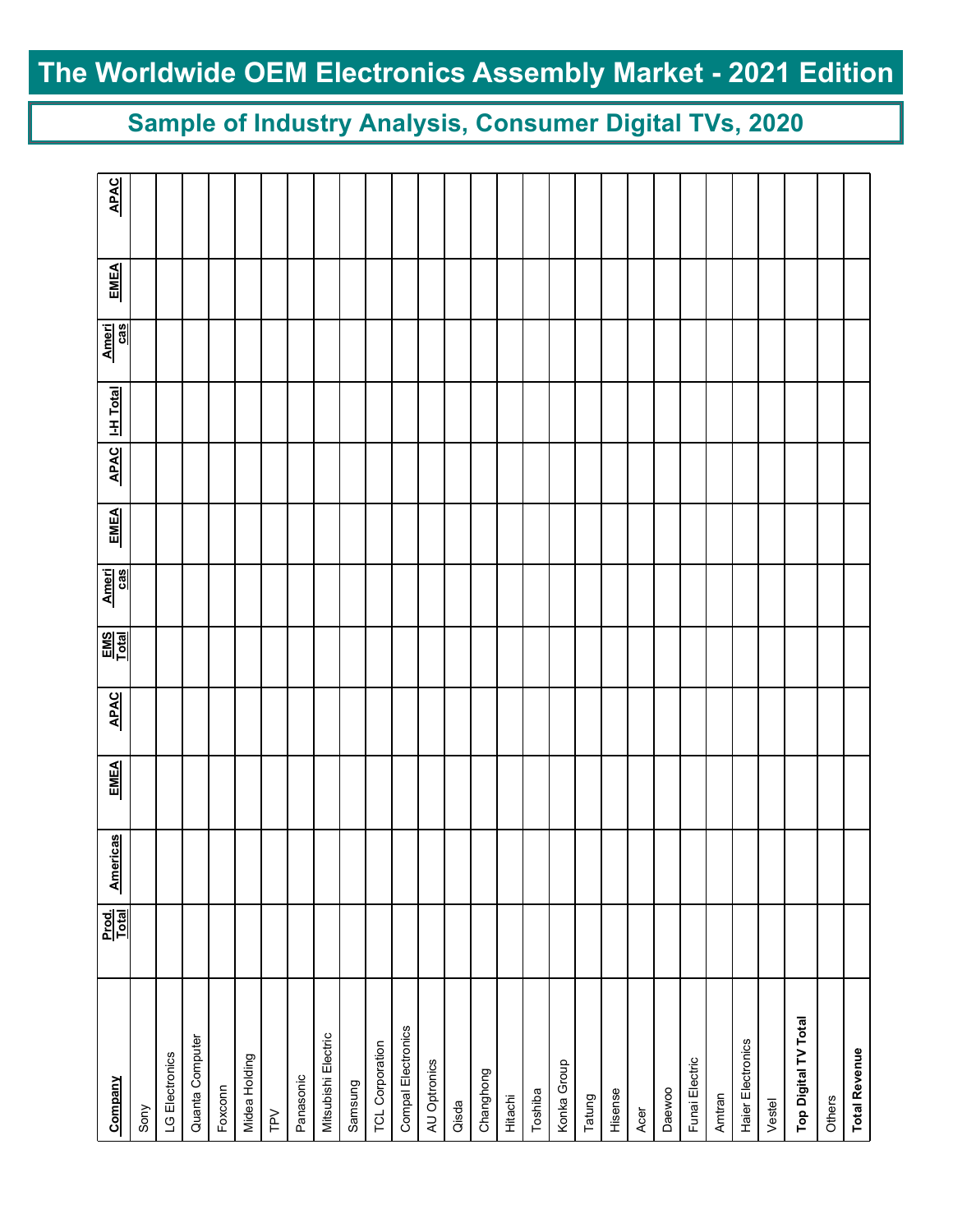## **Sample of Industry Analysis, Industrial Process Control, 2020**

| <b>Company</b>            |  |  |  |  |  |  |
|---------------------------|--|--|--|--|--|--|
| Caterpillar               |  |  |  |  |  |  |
| ABB                       |  |  |  |  |  |  |
| Deere & Co.               |  |  |  |  |  |  |
| Siemens AG                |  |  |  |  |  |  |
| General Dynamics          |  |  |  |  |  |  |
| Schlumberger Omnes        |  |  |  |  |  |  |
| Danaher                   |  |  |  |  |  |  |
| ThyssenKrupp AG           |  |  |  |  |  |  |
| <b>GE</b> Industrial      |  |  |  |  |  |  |
| Mitsubishi Electric       |  |  |  |  |  |  |
| UГC                       |  |  |  |  |  |  |
| CNH Global                |  |  |  |  |  |  |
| Halliburton               |  |  |  |  |  |  |
| Komatsu                   |  |  |  |  |  |  |
| Toshiba                   |  |  |  |  |  |  |
| Robert Bosch              |  |  |  |  |  |  |
| Fujitsu                   |  |  |  |  |  |  |
| Honeywell                 |  |  |  |  |  |  |
| Fuji Electric             |  |  |  |  |  |  |
| Parker-Hannifin           |  |  |  |  |  |  |
| Schneider Electric        |  |  |  |  |  |  |
| Hitachi                   |  |  |  |  |  |  |
| Emerson                   |  |  |  |  |  |  |
| <b>ALSTOM</b>             |  |  |  |  |  |  |
| Cisco Systems             |  |  |  |  |  |  |
| Sumitomo Heavy Industries |  |  |  |  |  |  |
| Rockwell Automation       |  |  |  |  |  |  |
| KONE Oyj                  |  |  |  |  |  |  |
| Eaton                     |  |  |  |  |  |  |
|                           |  |  |  |  |  |  |
| Yokogawa                  |  |  |  |  |  |  |
| Itron                     |  |  |  |  |  |  |
| Johnson Controls          |  |  |  |  |  |  |
| ITT Corp.                 |  |  |  |  |  |  |
| Bharat Heavy Electricals  |  |  |  |  |  |  |
| Ebara Corp.               |  |  |  |  |  |  |
| Ingersoll Rand            |  |  |  |  |  |  |
| SPX Corporation           |  |  |  |  |  |  |
| Abengoa                   |  |  |  |  |  |  |
| Fanuc                     |  |  |  |  |  |  |
| Omron                     |  |  |  |  |  |  |
| Exide Technologies        |  |  |  |  |  |  |
| Gamesa                    |  |  |  |  |  |  |
| Federal Signal            |  |  |  |  |  |  |
| Waters Corporation        |  |  |  |  |  |  |
| Top Industrial Total      |  |  |  |  |  |  |
| Others                    |  |  |  |  |  |  |
| <b>Total Revenue</b>      |  |  |  |  |  |  |
|                           |  |  |  |  |  |  |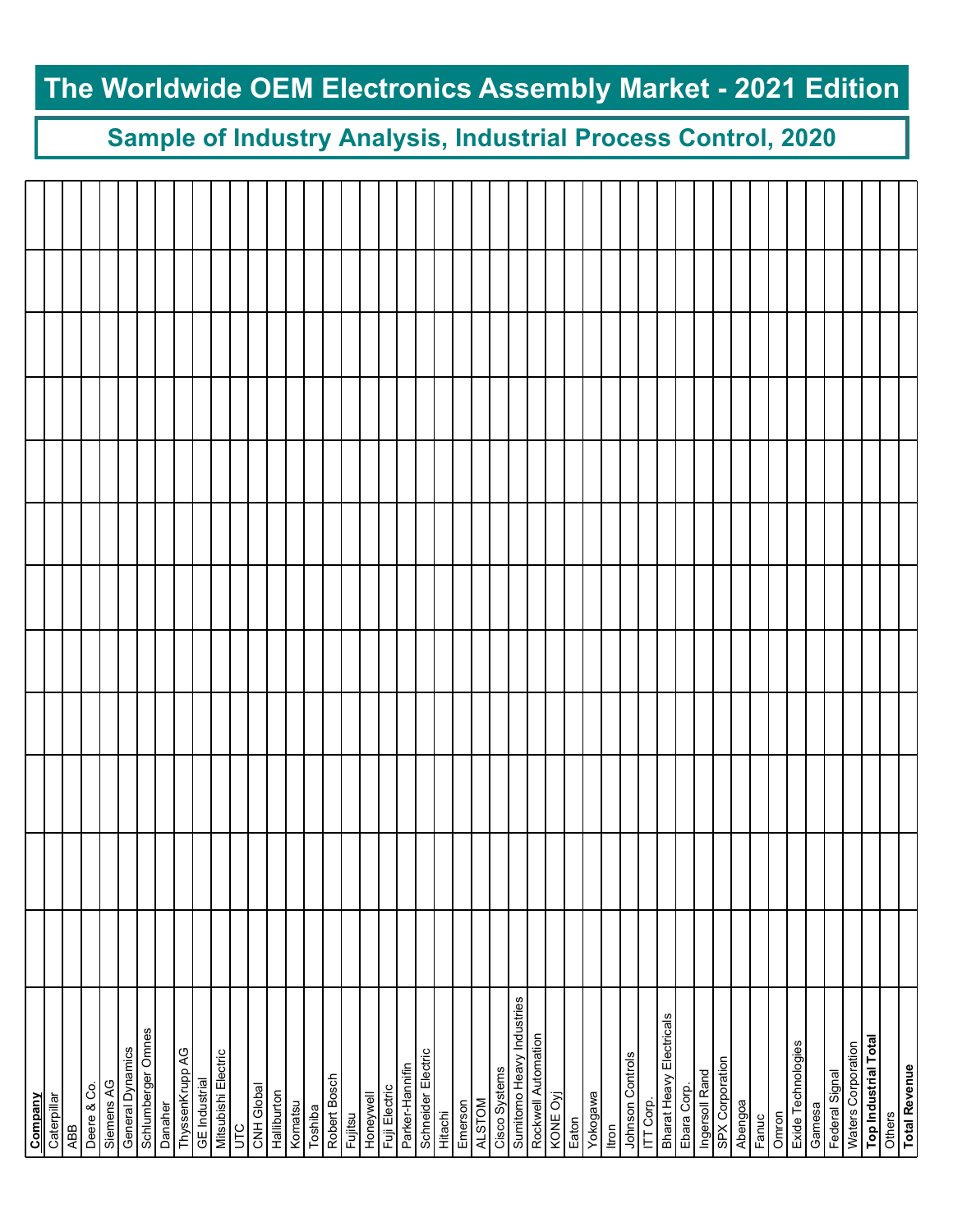**Sample of Industry Analysis, Medical Diagnostic Systems, 2020**

| Company                      | Prod. Total | Ameri<br>cas | <b>EMEA</b> | <b>APAC</b> | $\frac{EMS}{Total}$ | Ameri<br>cas | <b>EMEA</b> | <b>APAC</b> | <b>I-H</b> Total | Ameri<br>cas | <b>EMEA</b> | <b>APAC</b> |
|------------------------------|-------------|--------------|-------------|-------------|---------------------|--------------|-------------|-------------|------------------|--------------|-------------|-------------|
| <b>GE</b> Healthcare         |             |              |             |             |                     |              |             |             |                  |              |             |             |
| Johnson & Johnson            |             |              |             |             |                     |              |             |             |                  |              |             |             |
| Roche                        |             |              |             |             |                     |              |             |             |                  |              |             |             |
| Siemens Healthcare           |             |              |             |             |                     |              |             |             |                  |              |             |             |
| Philips Electronics          |             |              |             |             |                     |              |             |             |                  |              |             |             |
| Hitachi                      |             |              |             |             |                     |              |             |             |                  |              |             |             |
| Toshiba                      |             |              |             |             |                     |              |             |             |                  |              |             |             |
| Fresenius                    |             |              |             |             |                     |              |             |             |                  |              |             |             |
| DaVita Healthcare            |             |              |             |             |                     |              |             |             |                  |              |             |             |
| Medtronic                    |             |              |             |             |                     |              |             |             |                  |              |             |             |
| Becton Dickinson             |             |              |             |             |                     |              |             |             |                  |              |             |             |
| Thermo Fisher                |             |              |             |             |                     |              |             |             |                  |              |             |             |
| Baxter International         |             |              |             |             |                     |              |             |             |                  |              |             |             |
| Fujitsu                      |             |              |             |             |                     |              |             |             |                  |              |             |             |
| Agilent                      |             |              |             |             |                     |              |             |             |                  |              |             |             |
| Beckman Coulter              |             |              |             |             |                     |              |             |             |                  |              |             |             |
| B. Braun                     |             |              |             |             |                     |              |             |             |                  |              |             |             |
| Varian Medical               |             |              |             |             |                     |              |             |             |                  |              |             |             |
| Hologic                      |             |              |             |             |                     |              |             |             |                  |              |             |             |
| Bio-Rad                      |             |              |             |             |                     |              |             |             |                  |              |             |             |
| Abbott Labs                  |             |              |             |             |                     |              |             |             |                  |              |             |             |
| Terumo                       |             |              |             |             |                     |              |             |             |                  |              |             |             |
| Dragerwerk                   |             |              |             |             |                     |              |             |             |                  |              |             |             |
| Konica Minolta               |             |              |             |             |                     |              |             |             |                  |              |             |             |
| Qiagen N.V.                  |             |              |             |             |                     |              |             |             |                  |              |             |             |
| Smiths Group                 |             |              |             |             |                     |              |             |             |                  |              |             |             |
| Carl Zeiss Meditec           |             |              |             |             |                     |              |             |             |                  |              |             |             |
| <b>Top Diagnostics Total</b> |             |              |             |             |                     |              |             |             |                  |              |             |             |
| Others                       |             |              |             |             |                     |              |             |             |                  |              |             |             |
| <b>Total Revenue</b>         |             |              |             |             |                     |              |             |             |                  |              |             |             |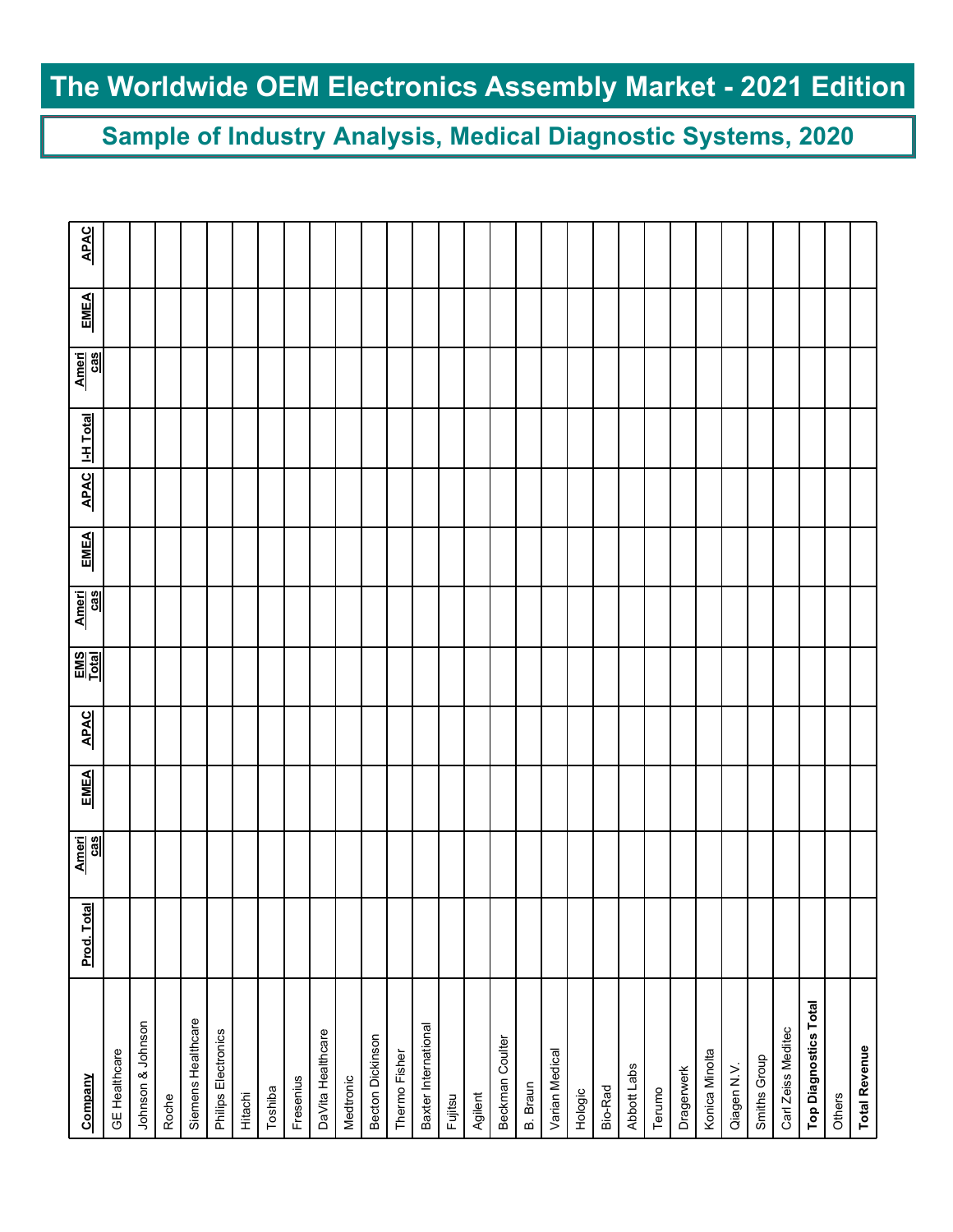**Sample of Industry Analysis, Aerospace Flight Navigation Systems, 2020**